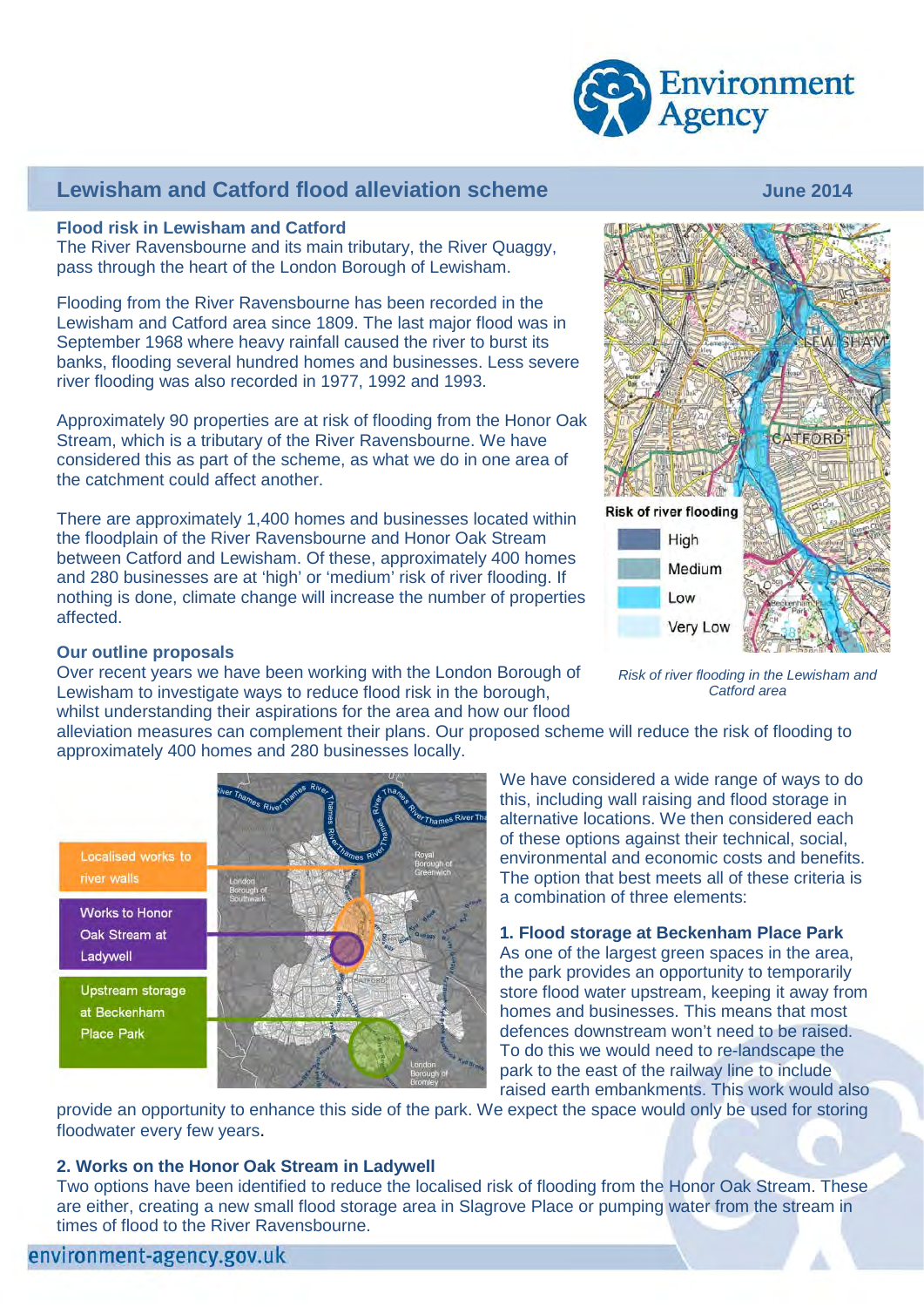### **3. Localised works to existing river walls**

Even with the proposed flood storage at the park, our river investigations have shown that there are nine low points in the defences downstream where they need to be raised. Raising these low points will allow more water to be held within the river channel. We would do this by raising the existing walls, embankments or footpaths at these nine locations.



**Benefits**

Approximately 400 homes and 280 businesses will benefit from a reduced risk of flooding and many more businesses will be able to remain open during more extreme weather conditions.

Key infrastructure will also benefit from a reduced risk of flooding. This includes nine electrical substations, Deptford pumping station, critical roads, the Docklands Light Railway and national rail line between Ladywell and Catford Bridge. We estimate that a total of £240 million worth of flood damages could be avoided if these works are done.

Our plan for the flood storage area includes re-naturalising the river through Beckenham Place Park similar to other successful sites we have helped deliver, including Sutcliffe Park and Ladywell Fields. This will create a new vibrant space for the local community to use. Also, by reducing river flood flows leaving the park, there will be

greater opportunities in the future to improve biodiversity in the river channel downstream.

#### **Heritage Lottery Funding**

We are working in partnership with the London Borough of Lewisham and local interest groups, and are in the process of bidding for Heritage Lottery Funding. If successful, this funding will help ensure that these flood alleviation proposals in the eastern half of the park form part of a joined up plan to rejuvenate the whole of Beckenham Place Park. This will create a new space for recreation and education for more local people to enjoy.

#### **Funding**

Currently we expect that the scheme will cost a total of £15.6 million. We are completing a business case for the proposal which will set out the principles of the scheme and whether it is suitable to move forward to detailed design. To allow the scheme to go ahead we will need to identify external funding sources and we are currently working with the London Borough of Lewisham on this.

#### **Next steps**

We're keen to share our outline plans with the community and hear your views. To do this we will be holding a number of events in the area where your feedback will help to shape the final scheme. The events will be held on:

- Thursday 26 June, 2:30pm-6:30pm Ravensbourne Community Centre, Brangbourne Road, BR1 4LW
- Friday 4 July, 10am-3pm Lewisham Shopping Centre (main entrance), SE13 7HB
- Friday 18 July, 10:30am-1pm Catford Civic Suite, Catford Road, SE6 4RU
- Friday 18 July, 1:30pm-3pm The market on Catford Broadway, SE6 4SN
- Saturday 26 July, 10am-2:30pm Ravensbourne Community Centre, Brangbourne Road, BR1 4LW

Here you'll be able to meet the project team, view and comment on our plans and ask any questions you may have. Alternatively, if you can't attend on these days but would like more information about the project, you can contact Richard Peddie on 01252 729541 or at pso.selondon&nkent@environment-agency.gov.uk.

#### **Timescales**

| <b>Activity</b>                                             | <b>Date</b>             |
|-------------------------------------------------------------|-------------------------|
| <b>Public consultation</b>                                  | Summer 2014             |
| Complete business case                                      | <b>Winter 2014/2015</b> |
| Decide whether to progress scheme to detailed design        | Spring 2015             |
| If business case is accepted works could start on site from | Autumn 2016             |